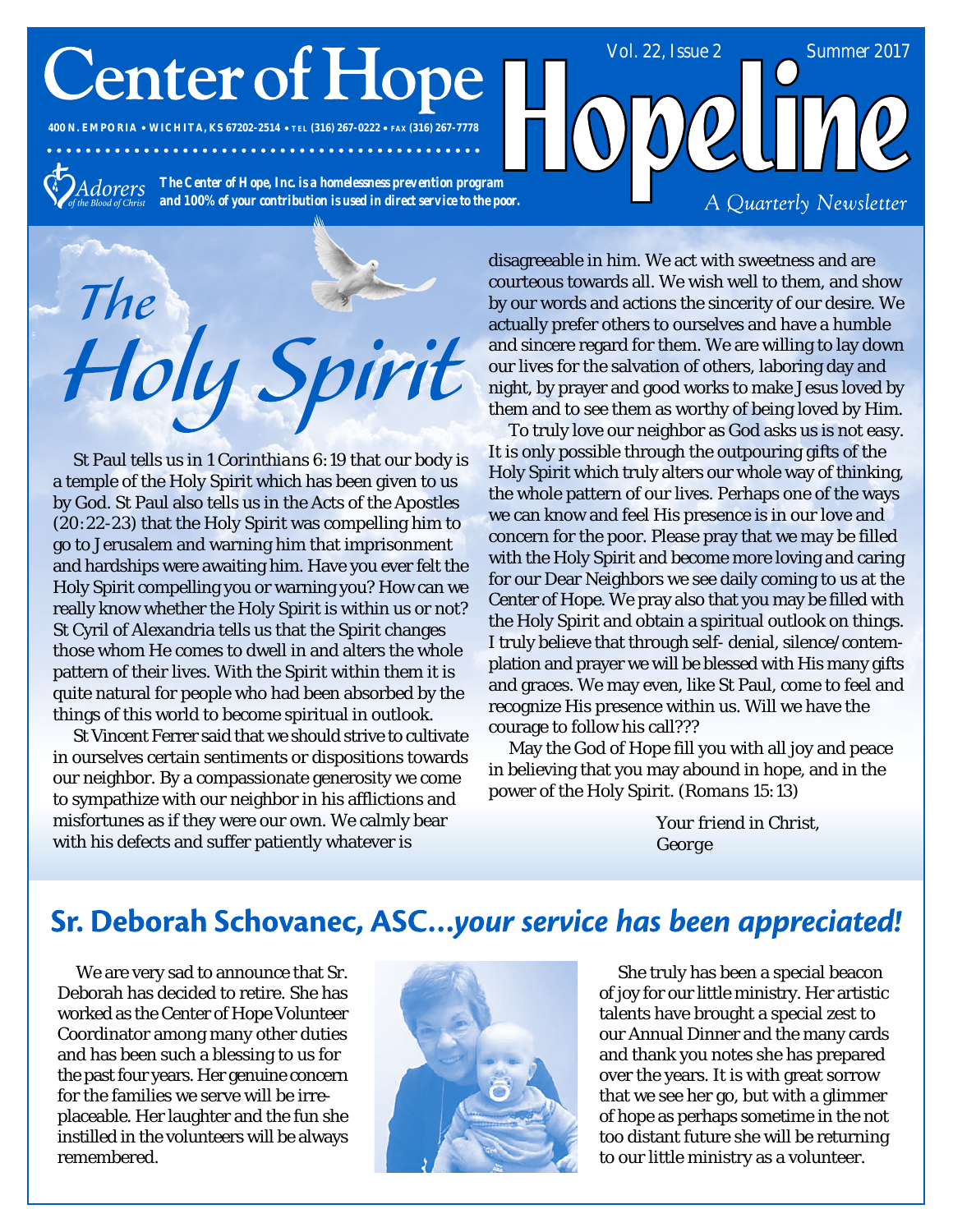#### **COH Board of Directors:** Chair: Larry Damm Vice-Chair: J.V. Johnston Secretary: Sr.Renee Kirmer, ASC Treasurer: Jennifer Gantz

**Board Members:** Johnnie Bell Daniel Giroux Sr. Maria Hughes, ASC Christopher Magana Tom McGrath Rev. Paul Oborny Scot Pennington Sr. Janet Rowley, ASC Sally Simon Collin Stieben Curtis Warren Joe Warren John Weir

#### **CENTER OF HOPE, INC.**

*sponsored by the Adorers of the Blood of Christ*

> **Executive Director** George Dinkel

#### **Staff:**

Sr. Becky Balthazor, ASC Jane Hermann Adriana Palma Sr. Deborah Schovanec, ASC

#### **Volunteers: ASC Associates**

Maralene Balthazor Mary Corrigan Victoria Denton Jerry Dooley Brenda Eck Rebecca Elpers Jerry Ewald Martha Flaherty Vicky Glennon Donna Harris Connie Hotze Kyle Jacobs Andrew Jaramillo Carl Johnson Rachel Lewis Vernon May Jim McAdam Sheryl Mengelkoch Cynthia Mertens Carol Meyer Rosemary Miano Barb Mohney Vanessa O'Brien Lori Rathert Cheryl Reichenberger Sr. Tarcisia Roths, ASC Mary Santiago Treva Schaffer Jacqueline Schmidt Sally Simon Elisabeth Sims Cathy Strecker Mary Jobe Waddill Barbara Wattman Marilyn Wells Amber Wilson Carolyn Winn Patricia Yates

**www.centerof hopeinc.org**

## **Center of Hope Annual Dinner a Success**

We would like to thank all those who came out to support our Annual Dinner this year and all the sponsors that made the event such a huge success. The theme for the evening was "The Thrill of Hope…is Love." Over 300 people attended the dinner, which raised close to \$100,000 for the Center of Hope.

One of the highlights of the evening was a very moving talk by Jennifer Glover, who is one of Sr. Becky's case management clients.

We are thankful to her for sharing her story with us. We would like to especially thank Darren Dedo for being our MC this year and Charlie Moon for conducting the live auction.

In addition, we would like to recognize our corporate sponsor, Fahnestock Plumbing, HVAC & Electric, and our dinner underwriters: Sisters the Adorers of the Blood of Christ, Frankenberry & Johnson DDS, House of Schwan, Learjet Employees Care Fund, Newman University, Skyward Credit Union, and Spirit Aerosystems.

If you were unable to attend this year, we invite you to attend next year's dinner, which will be at Newman University on the weekend of April 29, 2018.

O The Center of hope staff and Voun Itams dan all have really helped me and somen fillings  $M90$ 159) have done  $U(19)$  craps  $Y(91)$  for  $56991$ mence wentord Chusen **A client's note**

*The loss of a job or unexpected medical issues have sent our clients into a financial tailspin. Here you get a profile of some clients who have recently been helped by Center of Hope through your generosity. Some will be able to return to work in the future, but they had immediate problems which brought them to us. They are always grateful when told that we'll pray for them.*

# **Please Pray for Our Clients**

**Please pray for B & P, a married couple** rent. B was recently diagnosed with a heart condition and not able to work. P had a double mastectomy recently and was not able to work but will be able to return to her job soon.

**Please pray for T, a 58-year-old lady who** lives by herself. Her husband passed away recently and she currently lives alone and has no income. She was behind on her rent and all of her utilities were in danger of being turned off. She is currently looking for a job.

**Please pray for S, a 24-year-old mom with** three young children. S lost her job at a fast food restaurant due to the stress of her brother dying and her dad having a heart attack. She was just able to return to her old job at the restaurant and should be able to make it, but with the low income from her job it will be a continual struggle.

who were both 40 and needed help with their lives with her three young children. B has been **Please pray for B, a 33-year-old mom who** off work recovering from health problems resulting from a domestic violence incident. She has just returned to her job and should be able to pay her bills in the future.

> **Please pray for K, a 42-year-old mom with** four young children who has been off work due to medical issues. She is scheduled for surgery and hopes to be able to return to work soon.

> **Please pray for S, a 20-year-old mom with** a six-week-old son. She stood in front of our door with her infant son from 5:30 a.m. to 7:30 a.m. just to receive help to get into a group home. S had recently gone through a residential drug addiction program and needed to exit the program the week she came to us. She had no place to go and needed the extra support a group home could provide.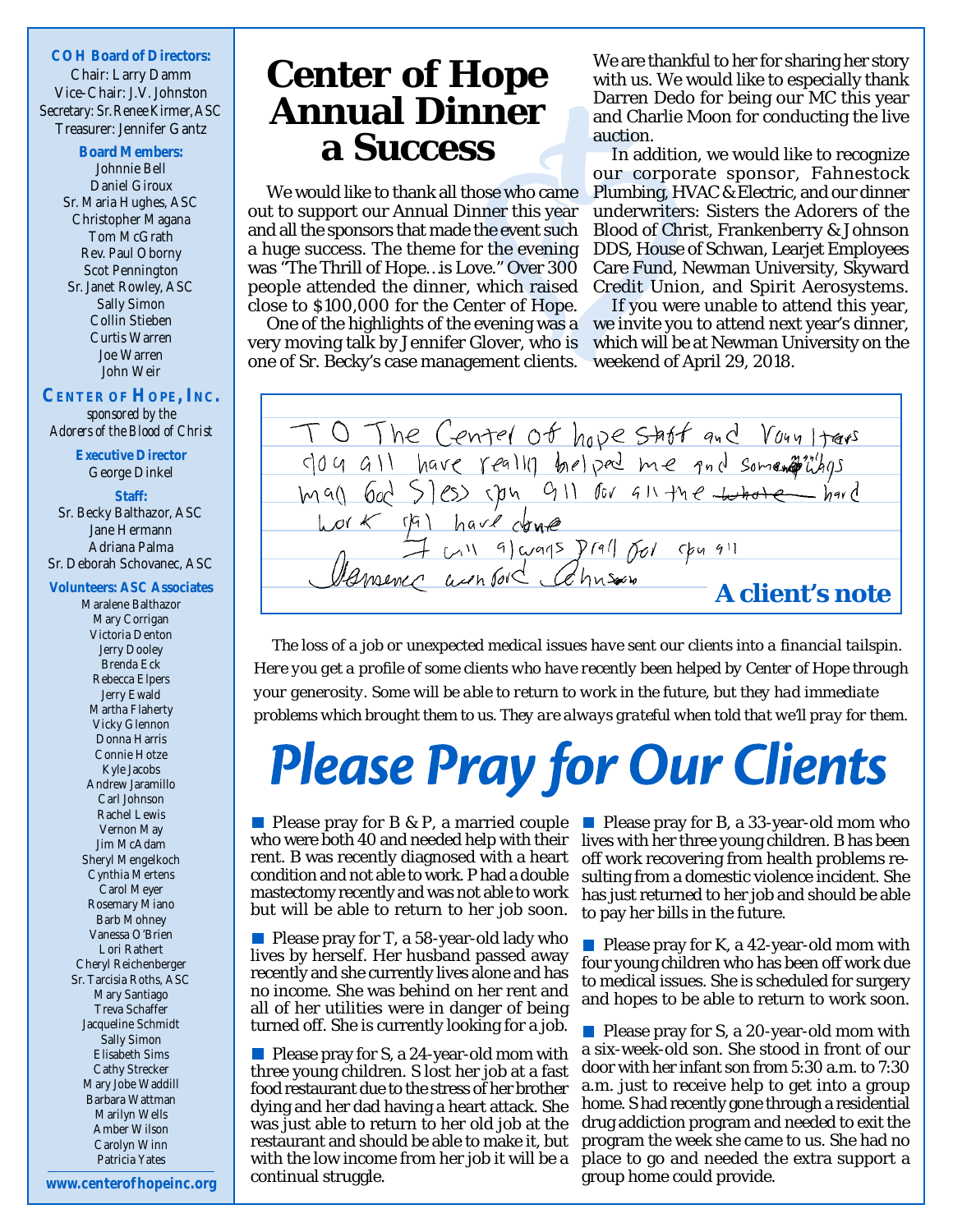# **SPOTLIGHT** ON CASE MANAGEMENT **SUCCESSES**

**Holly** graduated from the case management program and secured gainful employment as a Corporate Wellness Director with the Y. Holly is very excited and passionate about this career opportunity.

Several of our women in case management are furthering their education:

**Kristen** is working as an assistant manager at Dollar General, is a single mom and is currently completing her high school diploma.

**Goldi** is in her first semester at Pratt Community College. She plans to major in business.

**Akeena** completed her second semester at Cowley County Community College. She is taking a required psychology class this summer and plans to volunteer at Center of Hope to fulfill the service requirement of the class.

**Victoria** has completed three semesters at WATC with straight A's. She plans to transfer to WSU in the fall and eventually become a pharmacist.

### **CENTER OF HOPE RECOGNITION GIFTS**

#### *In Memory of*

Mitchel Butler Deloris Crum Msgr. John Gilsenan Cindy Gross Elizabeth Illidge Ray Letourneau Mary McEnulty

Stella Meyer Bill Simon Glenn South Jerry Squires Charles Stark Christopher Swank Bill Uhler

### *In Honor of*

Ella Mae McGuire Fr. Ken Van Haverbeke



New Volunteer Maricar Harris and her daughter, Becca, designed this eye-catching "Happy Father's Day" bulletin board. Thank you, ladies, for using your creative talents to brighten our reception area.

## **Oktoberfest** *Run for the Poor* **is just a couple of months away!**



October may seem like a long time away, but now might be the time to start getting conditioned to participate in the Oktoberfest Run for the Poor sponsored by Blessed Sacrament Parish in Wichita. The run will include a 5k and a 1 mile fun run in the beautiful historic College Hill neighborhood and ends with a free brat and drink at the Blessed Sacrament Oktoberfest celebration. Runners receive a dry fit tee shirt, water bottle, chap-stick, and other goodies. The Center of Hope will be one of the recipients of the funds raised. The run will be held on Saturday, October 7, 2017 and information concerning the run can be obtained at:

#### **blessedsacramentwichita.com/oktoberfest**